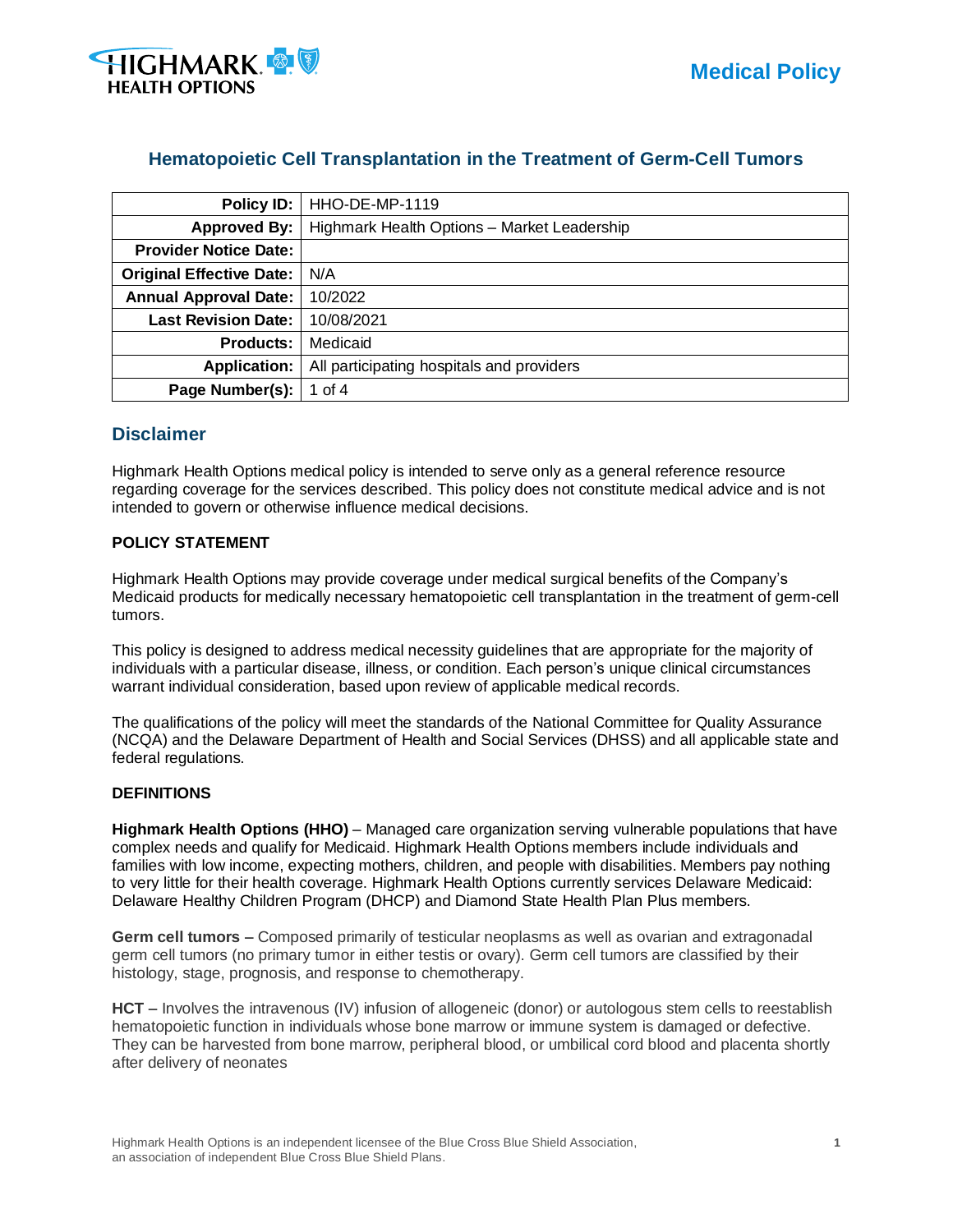

## **PROCEDURES**

- 1. A prior authorization is required.
- 2. Autologous HCT

Single autologous HCT may be considered medically necessary as salvage therapy for germ-cell tumors in individuals with ANY of the following conditions:

- Favorable prognostic factors that have failed a previous course of conventional-dose salvage chemotherapy
	- $\circ$  Note: Individuals with favorable prognostic factors include those with a testis or retroperitoneal primary site, a complete response to initial chemotherapy, low levels of serum markers, and low volume disease; or
- Unfavorable prognostic factors as initial treatment of first relapse (i.e., without a course of conventional-dose salvage chemotherapy) and in patients with platinumrefractory disease
	- o Note: Individuals with unfavorable prognostic factors are those with an incomplete response to initial therapy or relapsing mediastinal nonseminomatous germ-cell tumors.

Tandem or sequential autologous HCT or transplant with high-dose chemotherapy may be considered medically necessary for the treatment of testicular tumors either as salvage therapy or with platinum-refractory disease.

Autologous HCT as a component of first-line treatment in individuals with germ cell tumors is considered experimental/investigational and therefore noncovered because the safety and/or effectiveness of this service cannot be established by the available published peer-reviewed literature.

Autologous HCT not meeting the criteria as indicated in this policy is considered experimental/investigational and therefore noncovered because the safety and/or effectiveness of this service cannot be established by the available published peer-reviewed literature.

Allogeneic HCT to treat germ-cell tumors, including, but not limited to its use as therapy after prior failed autologous HCT is considered experimental/investigational and therefore noncovered because the safety and/or effectiveness of this service cannot be established by the available published peer-reviewed literature.

#### 3. Post-payment audit statement

The medical record must include documentation that reflects the medical necessity criteria and is subject to audit by Highmark Health Options at any time pursuant to the terms of your provider agreement.

### 4. Place of service: inpatient/outpatient

Experimental/investigational (E/I) services are not covered regardless of place of service.

HCT for the treatment of germ-cell tumors is typically an outpatient procedure which is only eligible for coverage as an inpatient procedure in special circumstances, including, but not limited to, the presence of a comorbid condition that would require monitoring in a more controlled environment such as the inpatient setting.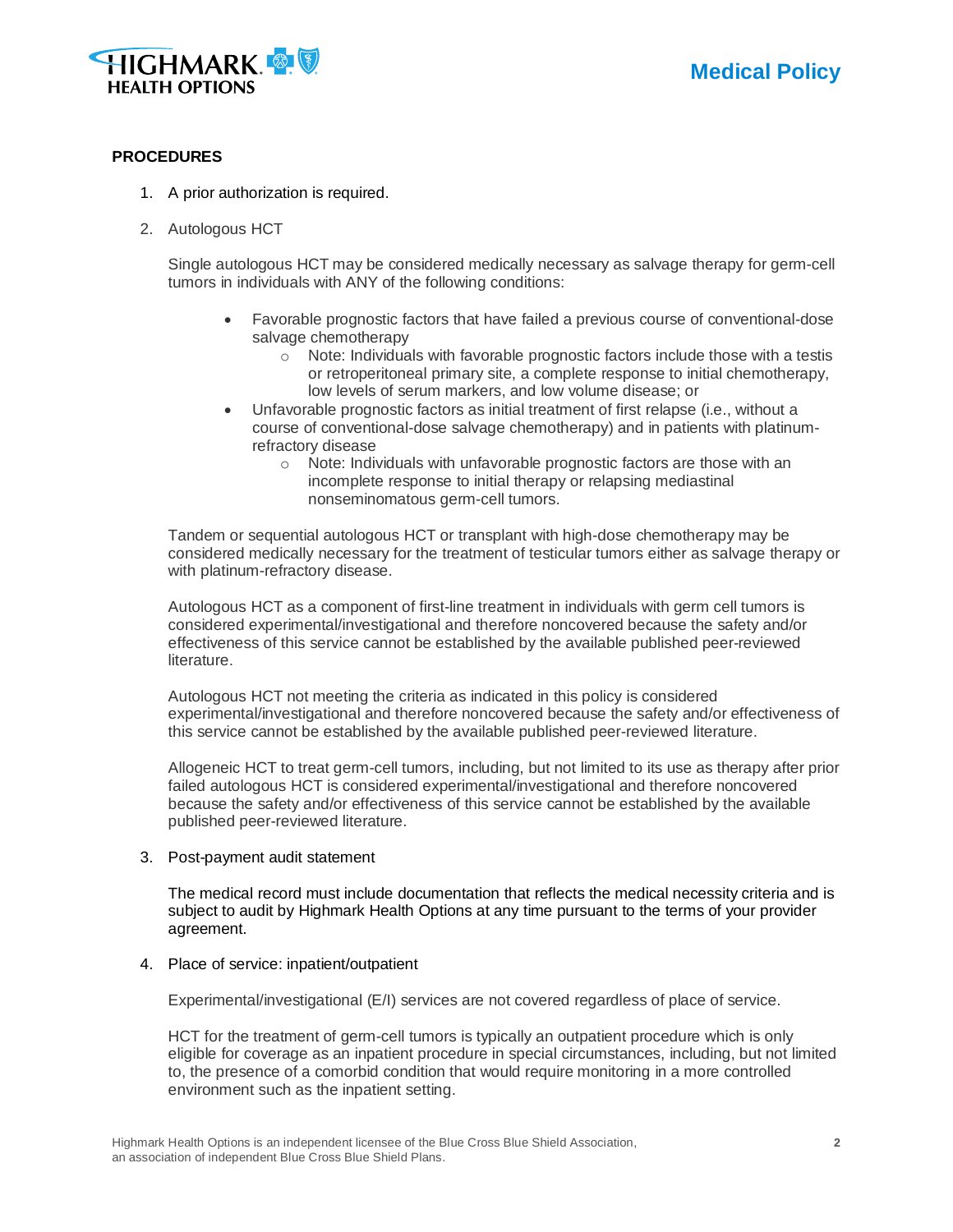

### **CODING REQUIREMENTS**

| <b>CPT codes</b> | <b>Description</b>                                                                                         |
|------------------|------------------------------------------------------------------------------------------------------------|
| 38206            | Blood-derived hematopoietic progenitor cell harvesting for transplantation, per<br>collection; autologous. |
| 38240            | Hematopoietic progenitor cell (HPC); allogeneic transplantation per donor.                                 |
| 38241            | Hematopoietic progenitor cell (HPC); autologous transplantation.                                           |

## **DIAGNOSIS CODES COVERED FOR PROCEDURE CODES 38206 AND 38241**

| <b>Codes</b> |        |                   |        |                   |                   |        |
|--------------|--------|-------------------|--------|-------------------|-------------------|--------|
| C38.1        | C38.2  | C <sub>38.3</sub> | C48.0  | C <sub>56.1</sub> | C <sub>56.2</sub> | C62.01 |
| C62.02       | C62.11 | C62.12            | C62.91 | C62.92            | C75.3             |        |

#### **REIMBURSEMENT**

Participating facilities will be reimbursed per their Highmark Health Options contract.

## **POLICY SOURCES**

#### **National Comprehensive Cancer Network – 2020**

Current National Comprehensive Cancer Network guidelines on testicular cancer (v.3.2020) state that second-line chemotherapy regimens for metastatic germ cell tumors include high-dose chemotherapy with stem cell support. Current National Comprehensive Cancer Network guidelines on ovarian cancer (v.1.2020) state that chemotherapy plus stem cell transplant can be used as therapy for recurrent or persistent disease for malignant germ cell tumors.

### **American Society for Blood and Marrow Transplantation (ASBMT) – 2015**

The guidelines by the ASBMT were published on indications for autologous and allogeneic HCT. Recommendations were intended to describe the current consensus on the use of HCT within and outside of the clinical trial setting. Recommendations are as follows:

- Pediatric Individuals
	- $\circ$  Autologous HCT for germ cell tumor, relapse or refractory, there is clinical evidence available and is standard of care.
	- o Allogeneic HCT for germ cell tumor, relapse or refractory, is developmental.
- Adult Individuals
	- $\circ$  Autologous HCT for Germ cell tumor, relapse or refractory, there is clinical evidence available and is standard of care.
	- o Allogeneic HCT for germ cell tumor, relapse or refractory, is not generally recommended.

# **References**

Adra N, Abonour R, Althouse SK, Albany C, Hanna NH, et al. High-dose chemotherapy and autologous peripheral-blood stem-cell transplantation for relapsed metastatic germ cell tumors: the indiana university experience. J Clin Oncol. 2017;35(10):1096-1102.